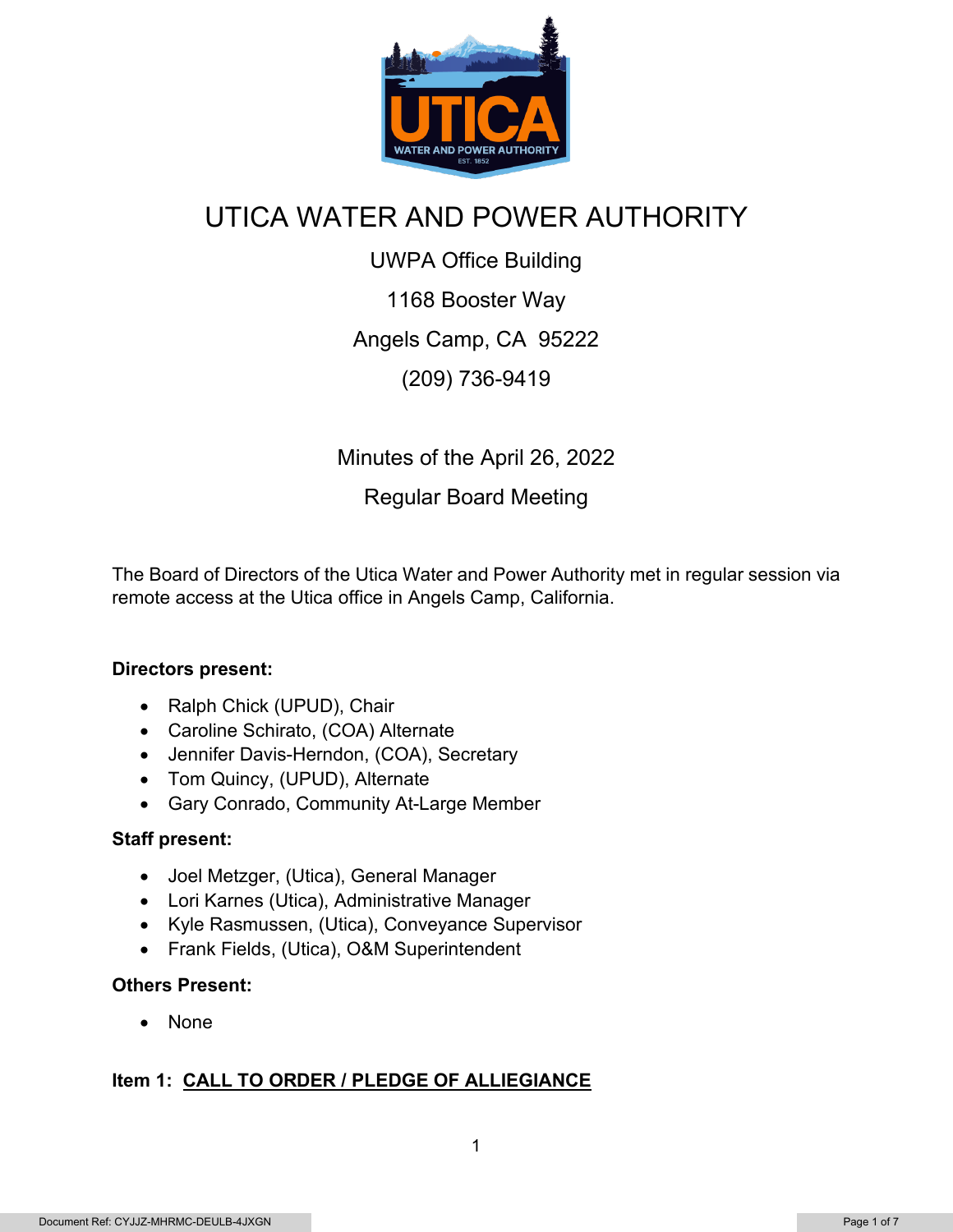• The meeting was called to order at 5:33 p.m. by Director Chick

#### **Item 2: ROLL CALL**

- Directors present
	- o Director Chick, Director Schirato, Director Davis-Herndon, Director Quincy, Director Conrado
- Directors absent
	- $\circ$  Director Broglio and Director Rasmussen were absent, but alternates attended in their stead.

#### **Item 3: APPROVAL OF AGENDA**

- **Motion to approve:** Director Davis-Herndon
- **Second:** Director Conrado
- **Board Discussion:** None
- **Public Comment:** None
- **Vote:** 5-0-0
- **Ayes:** Directors Chick, Schirato, Davis-Herndon, Quincy, Conrado
- **Noes:** None
- **Abstain:** None
- **Absent:** None

#### **Item 4: PUBLIC COMMENT**

There was no public comment.

#### **Item 5: CONSENT CALENDAR**

- A. Approval of minutes of the regular meeting dated 3/22/22
- B. Financial reports 3/1/22 3/31/22 (Karnes)
- C. Generation report for March (Fields/Karnes)
- D. Operations report (Fields)
- E. Conveyance report (Rasmussen)
- F. Water Supply Conditions Report (Metzger)
- G. Resolution No. 22-05, COVID-19 State of Emergency Dec. (Metzger)
- H. Correspondence: SB 1157 (Hertzberg) oppose unless amended letter (Metzger)

Director Schirato abstained from voting on Item 5A.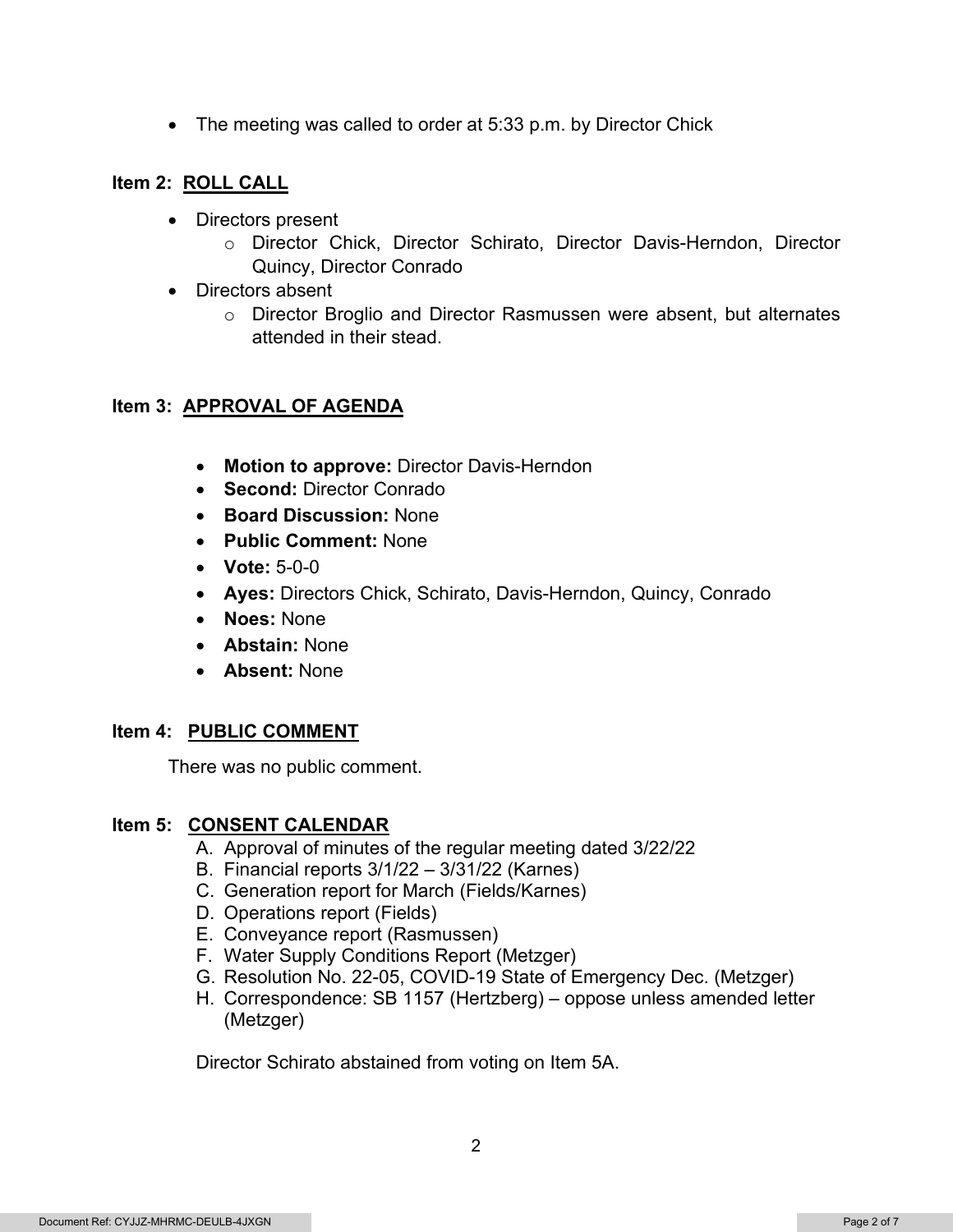Director Davis-Herndon made a motion to approve Items B – H of the Consent Calendar.

- **Motion to approve:** Director Davis-Herndon
- **Second:** Director Conrado
- **Board Discussion:** None
- **Public Comment:** None
- **Vote:** 5-0-1
- **Ayes:** Directors Chick, Director Schirato, Davis-Herndon, Quincy, Conrado
- **Noes:** None
- **Abstain:** None
- **Absent:** None

Director Davis-Herndon made a motion to approve Item A of the Consent Calendar.

- **Motion to approve:** Director Davis-Herndon
- **Second:** Director Conrado
- **Board Discussion:** None
- **Public Comment:** None
- **Vote:** 4-0-1
- **Ayes:** Directors Chick, Davis-Herndon, Quincy, Conrado
- **Noes:** None
- **Abstain:** Director Schirato
- **Absent:** None

#### **Item 6: REGULAR AGENDA**

Discussion and possible action on all items

A. Resolution Authorizing Water SMART Small Scale Water Efficiency Projects grant application (Resolution No. 22-06)

The Water SMART project focuses on water use efficiency. Utica has 13.5 miles of system called the Lower Utica Canal that experiences water losses of up to 5% (3 AF per day). The grant would help pay for the installation of two new gaging stations to monitor water loss and provide 1,800 feet of shotcrete lining for the canals to prevent water loss. A local match is required, but staff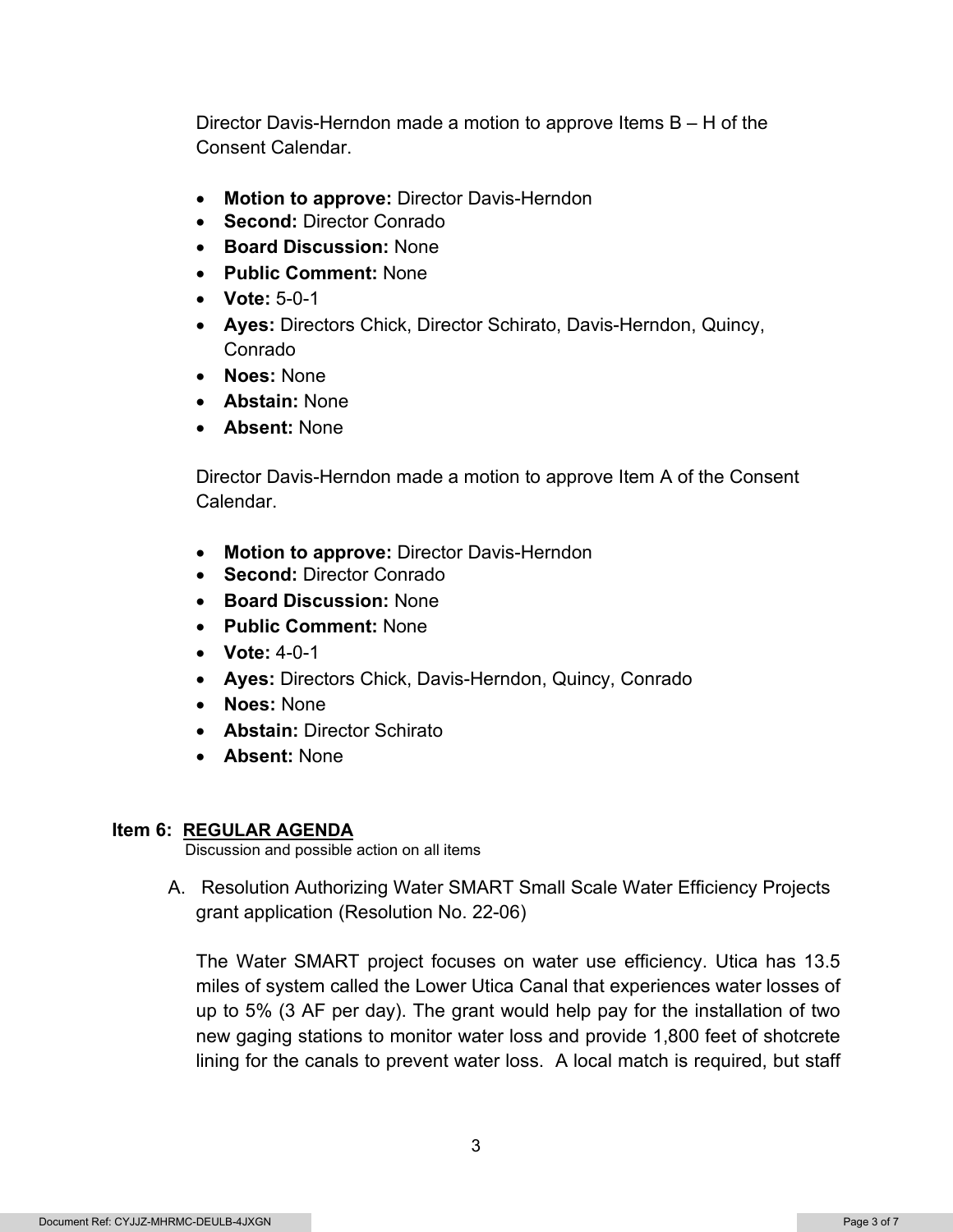wrote the grant in such a way that the match could be offset by Utica's staff providing in-house labor.

Mr. Metzger asked the Board to consider adopting Resolution 22-06 authorizing the General Manager to submit the Utica Water and Power Authority Lower Utica Canal Lining and Gaging Stations Project grant application to the U.S. Bureau of Reclamation Water SMART Grants Program.

Director Conrado made a motion to submit the Water SMART Small Scale Water Efficiency Projects grant application Resolution. No. 22-06.

- **Motion to approve:** Director Conrado
- **Second:** Director Quincy
- **Board Discussion:** None
- **Public Comment:** None
- **Vote:** 5-0-0
- **Ayes:** Directors Chick, Schirato, Davis-Herndon, Quincy, Conrado
- **Noes:** None
- **Abstain:** None **Absent:** None
- B. Consideration of adoption of the CCWD / UWPA Water Wheeling Agreement (Resolution No. 22-07) Metzger)

Mr. Metzger explained the primary purpose of this agreement is to allow Calaveras County Water District (CCWD) to move water from the North Fork of the Stanislaus River through Utica's conveyance system to the Slurry Line for agricultural customers along CCWD's Slurry Line (above Murphys). CCWD would charge a fee for the water and Utica would receive a wheeling charge for each acre foot of water moved through the ditch system. Utica's projected revenue could range from approximately \$600 to \$64,000, depending on the amount of water wheeled.

CCWD and Utica drafted an agreement that is mutually acceptable and are now waiting for Northern California Power Agency's (NCPA) legal counsel to finish its review.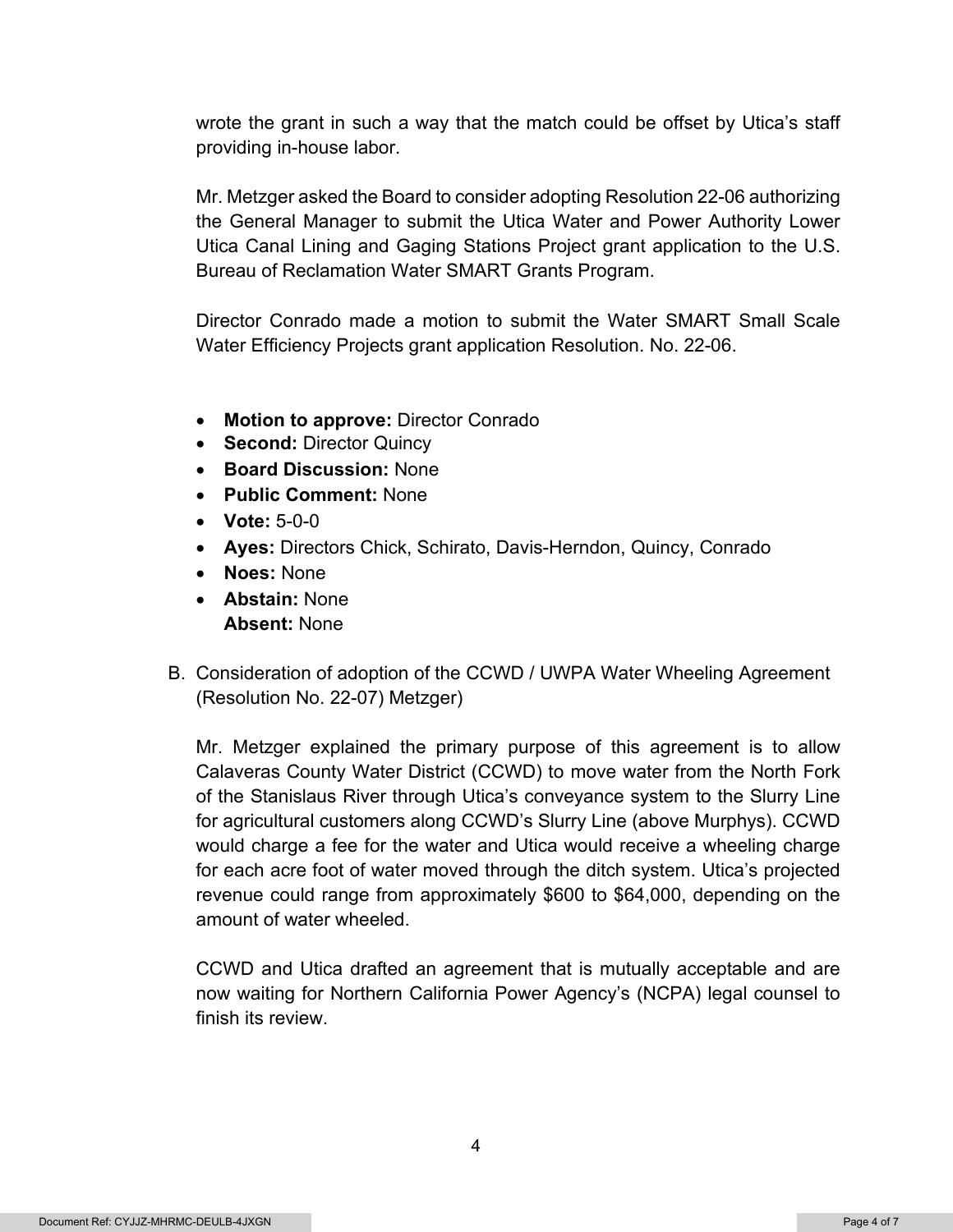Mr. Metzger asked the Board to adopt Resolution No. 22-07 executing the Water Wheeling Agreement between the Calaveras County Water District and the Utica Water and Power Authority.

Director Davis-Herndon made a motion to approve the water wheeling agreement but not to execute the contract until Union Public Utility District (UPUD), City of Angels (COA) and Northern California Power Agency (NCPA) have given their approval.

- **Motion to approve:** Director Davis-Herndon
- **Second:** Director Quincy
- **Board Discussion:** None
- **Public Comment:** None
- **Vote:** 5-0-0
- **Ayes:** Directors Chick, Schirato, Davis-Herndon, Quincy, Conrado
- **Noes:** None
- **Abstain:** None **Absent:** None
- C. Consideration of adoption of Utica Water and Power Authority's Mission, History, Core Values, and Strategic Plan (Resolution 22-08)

On Tuesday Jan. 25, 2022, the Utica Board of Directors created an ad-hoc committee and instructed the members to work with the General Manager to draft a new mission statement, core values, and strategic goals for the Authority. The Committee met three times and created a draft, which was provided to staff and board members to review and provide input.

If approved, Utica will use this document as a guide to make decisions and guide the Authority's actions in the future.

Director Quincy made a motion to adopt Resolution 22-08 adopting the Utica Water and Power Authority Mission, History, Core Values, and Strategic Plan.

- **Motion to approve:** Director Quincy
- **Second:** Director Davis-Herndon
- **Board Discussion:** None
- **Public Comment:** None
- **Vote:** 5-0-0
- **Ayes:** Directors Chick, Schirato, Davis-Herndon, Quincy, Conrado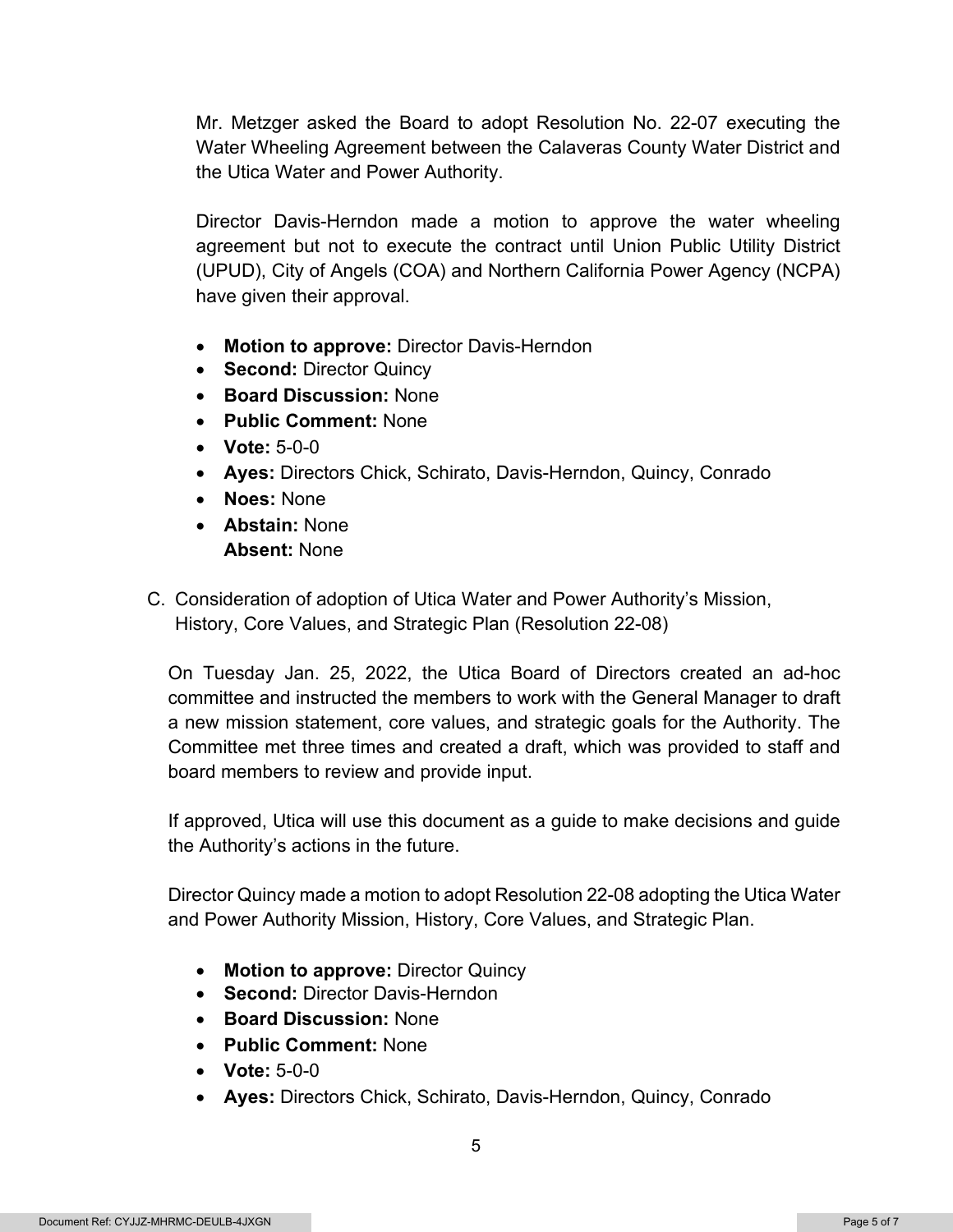- **Noes:** None
- **Abstain:** None
- **Absent:** None
- D. FY 2022-23 Budget Development Update (Metzger)\*

Mr. Metzger provided an overview of the proposed budget and explained how the Department of Water Resources water forecast affects Utica's revenue. There could be a \$300,000 difference in revenue depending on whether it's a Water Year 4 or Water Year 3. Utica relies on its Joint Power Authority Member's (JPA) for contributions each year to support the operations and maintenance required to provide safe and reliable water deliveries. The revenue volatility associated with tiered water years creates uncertainty in determining the contributions that will be necessary to support Utica's financial needs. Mr. Metzger reiterated Utica's commitment to researching grants and loans to support maintenance projects and work with its JPA members to develop a five-year budget projection and determine a predictable schedule of needed contributions over the next five to 10 years.

#### **Item 7: ADJOURN TO CLOSED SESSION AT 6:36 p.m.**

A. Conference with Real Property Negotiator Government Code section 54956.8 Property: Agency's water conveyance system above Murphys Powerhouse Agency negotiator: Joel Metzger, General Manager Negotiating party: Calaveras County Water District Under negotiations: Terms and conditions of use.

Returned from Closed Session at 7:25 p.m.

No reportable action

#### **Item 8: BOARD / GENERAL MANAGER REPORTS, FUTURE AGENDA ITEMS**

#### **Item 9: UPCOMING BOARD MEETINGS AND CALENDAR EVENTS**

 $\triangleright$  Tuesday, May 24, 2022 at 5:30 p.m. – Regular Board Meeting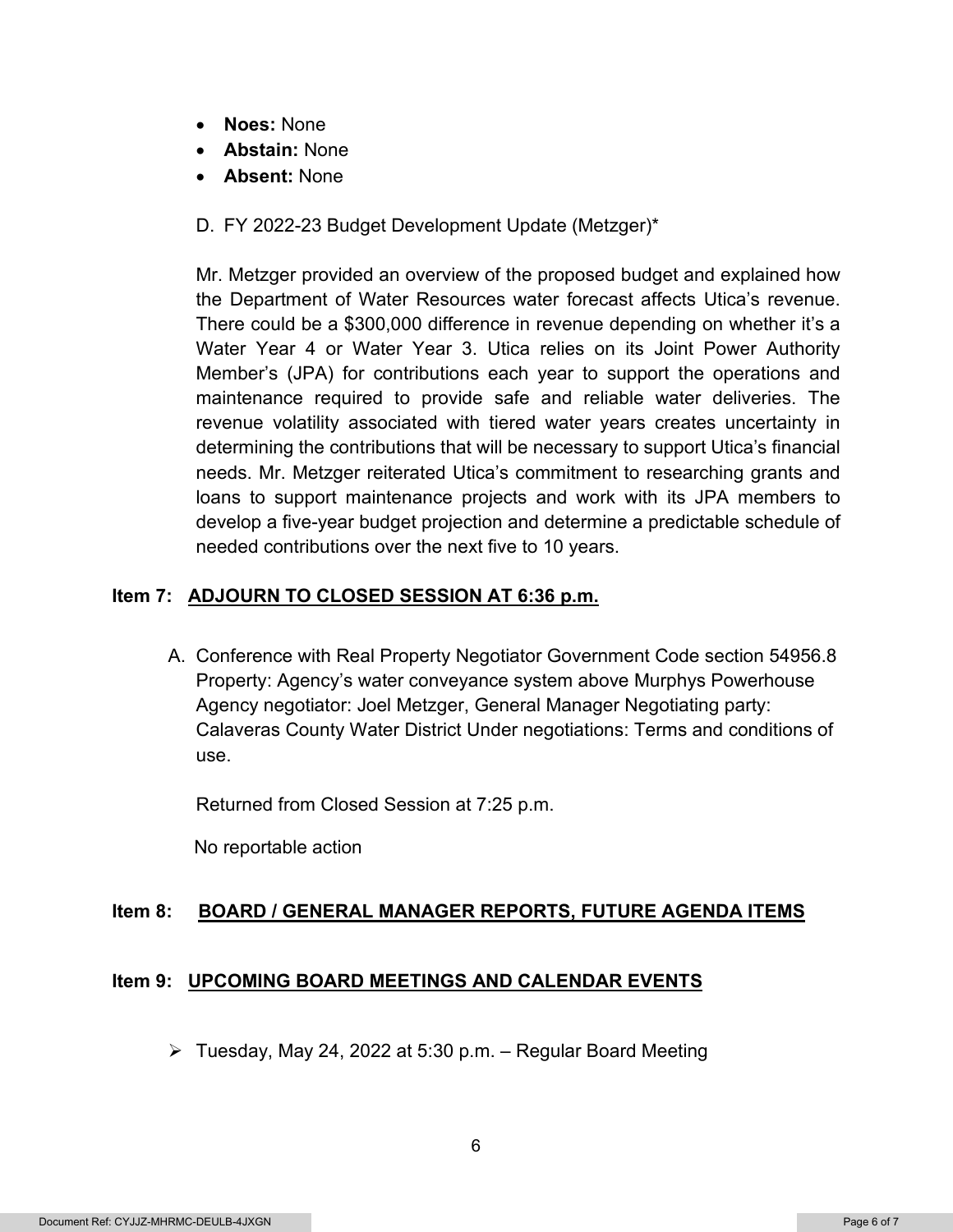## Item 10: **ADJOURNMENT**

The meeting was adjourned at 7:34 p.m.

Approved at the May 24, 2022 meeting:

Ralph Chick

Board Chair

Attest:

\_\_\_\_\_\_\_\_\_\_\_\_\_\_\_\_\_\_\_\_\_\_\_\_\_\_\_\_\_\_\_\_

Clerk to the Board